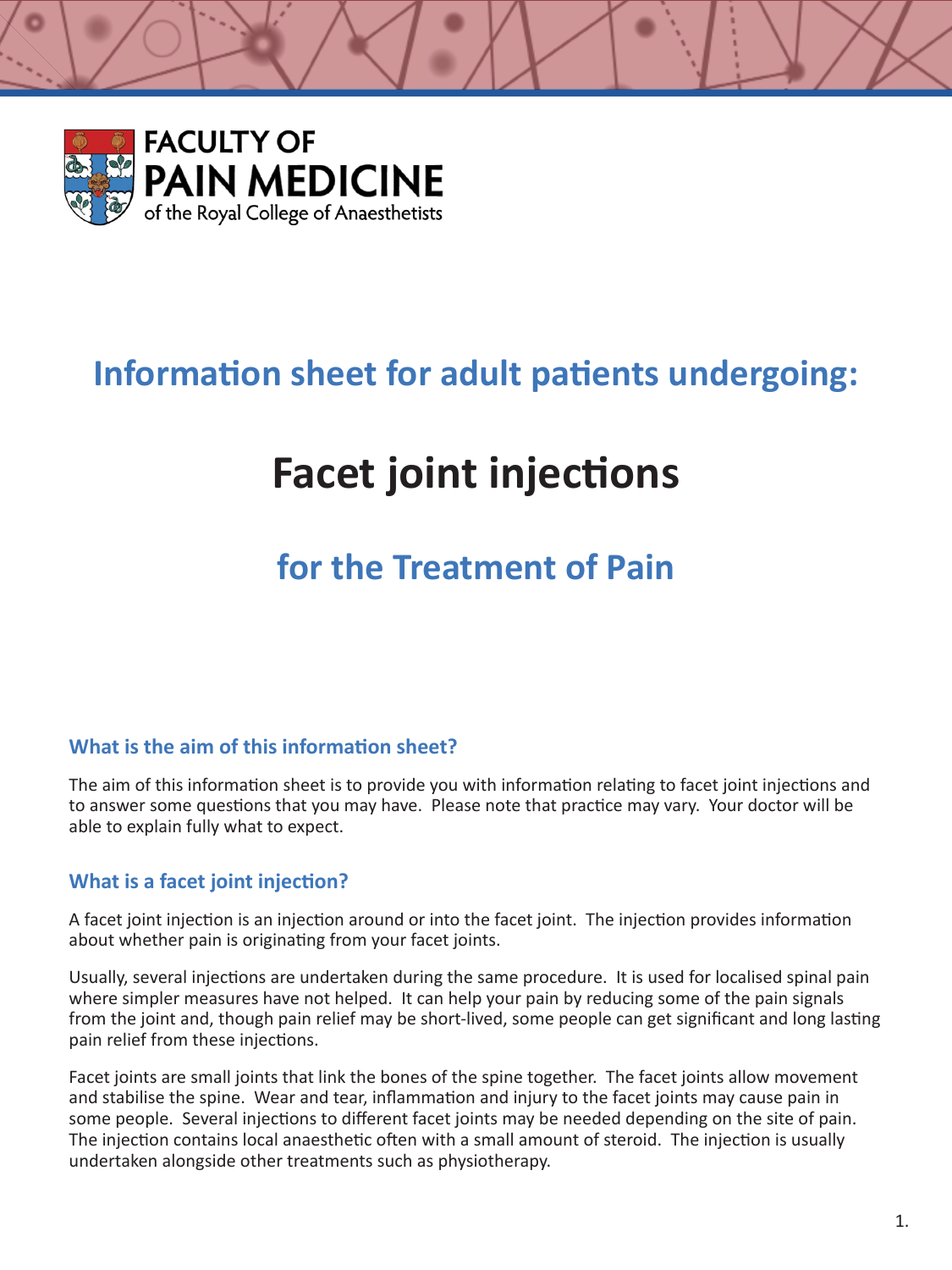# **Is this the right treatment for me?**

Other treatment options will be discussed with you before deciding to go ahead with the injection(s) and your consent is needed. The decision on whether or not to go ahead with the injection is a shared decision between you and your doctor. Your doctor will be able to provide you with up-to-date information about the likelihood of this being a successful treatment for you and how this treatment fits into the best pathway of care. If you are undecided about whether or not to have injection(s) then further advice and information to make this informed decision can be provided. Please speak to your doctor for more information.

If your health has changed, it is important to let your doctor know;

- If you have an infection in your body or on the skin of your back, your doctor will postpone the treatment until the infection is cleared
- If you have been started on anticoagulant or antiplatelet medicines that "thin the blood" such as warfarin, heparin or clopidogrel, this may require extra preparation
- If you suffer from diabetes, the use of steroids during injections may cause your blood sugar to change requiring monitoring and adjustment of your diabetic medication
- If you have any allergies

You must also inform the doctor if there is any chance that you could be pregnant.

Finally, if you are planning to fly or travel abroad within two weeks after the injections, please let your doctor know as it may be best to change the date of the injections.

# **I have heard that steroids are being used unlicensed/off-label, what does this mean?**

Steroids (corticosteroids) are commonly used in managing chronic pain but are licensed for specific routes of adminstration only. Some routes of adminstration to treat pain are not on license. This is referred to as off-label use. The manufacturer of the medicine may not have applied for a specific licence to extend its usage. MANY medicines used in pain medicine are used off-label. Your doctor will be able to discuss this with you further.

# **What will happen to me during the treatment?**

Before the injection, your doctor will discuss the procedure with you. Your doctor will either obtain your consent before the injection or confirm this consent if it was previously given. The treatment will take place in a dedicated area with trained personnel. An X-ray machine (or other forms of image guidance) will be used to enable accurate injection. Not all doctors undertake these injections in exactly the same way but the following usually happens;

- You will be prepared for the procedure as per local protocol
- Observations such as blood pressure and pulse rate may be made
- A small needle (cannula) may be placed in the back of your hand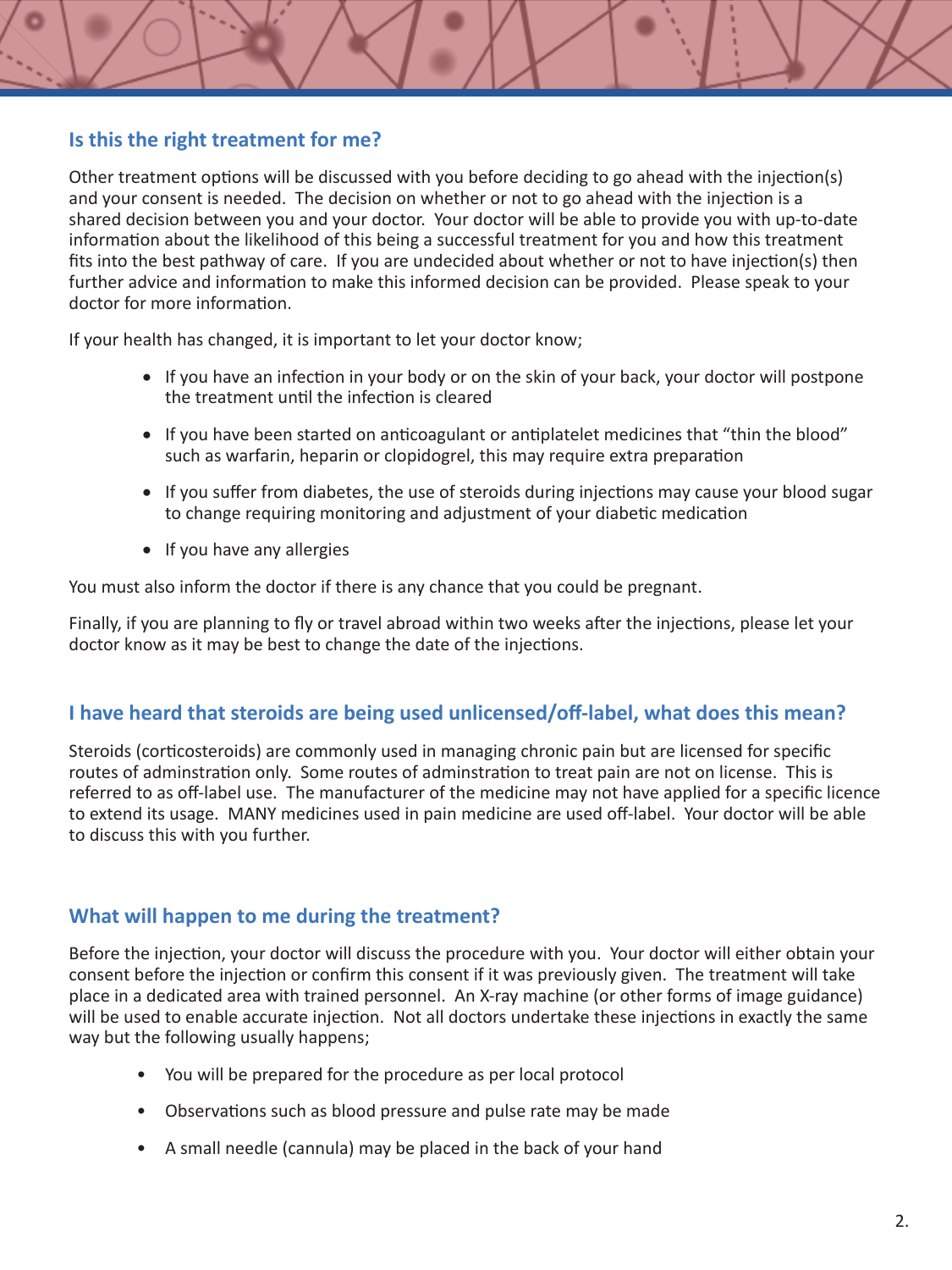- You will be carefully positioned and the skin around the injection site(s) will be cleaned with an antiseptic solution or spray; this can feel very cold
- X-ray (or an alternative way of guiding the needles) will be used
- You will feel a stinging sensation as local anaesthetic is injected to numb the skin and surrounding tissues. Your doctor will warn you of this first
- The doctor will direct the injections to the area(s) suspected to be a source of pain. When the injections are made, you may feel pressure, tightness or a pushing sensation. If there is any discomfort, do let the doctor know

# **What will happen to me after the injections?**

After the injections you will be taken to a recovery or ward area where nursing staff will observe you. Sometimes you will be asked to lay flat for about 30 minutes or longer. You may be assisted to sit up and your blood pressure and pulse may be checked. You will be advised when to get dressed and be given assistance to help to ensure that you can stand safely after the procedure.

Your pain will be assessed at rest and during activities of daily living such as walking and moving your back. You will be given further advice when you are ready to go home.

## **When will I be able to go home from hospital after my injections?**

You will usually be able to return home within a few hours after the injection and in some cases much sooner, depending on how long your doctor or nurse want you to stay for recovery.Please ensure that you have made arrangements for someone to collect you after the procedure. Failure to do so will likely result in your procedure being cancelled. It is unsafe for you to drive home immediately after the procedure. If you do so your motor insurance will be invalid.

## **What can I do after my procedure?**

Ideally, you should arrange for someone to stay with you for 24 hours but, failing that, you should at least have access to a telephone. You should not drive, operate machinery, sign legal documents, provide childcare unsupervised or drink alcohol until fit to do so.

If in doubt, please discuss these issues with your doctor for further advice.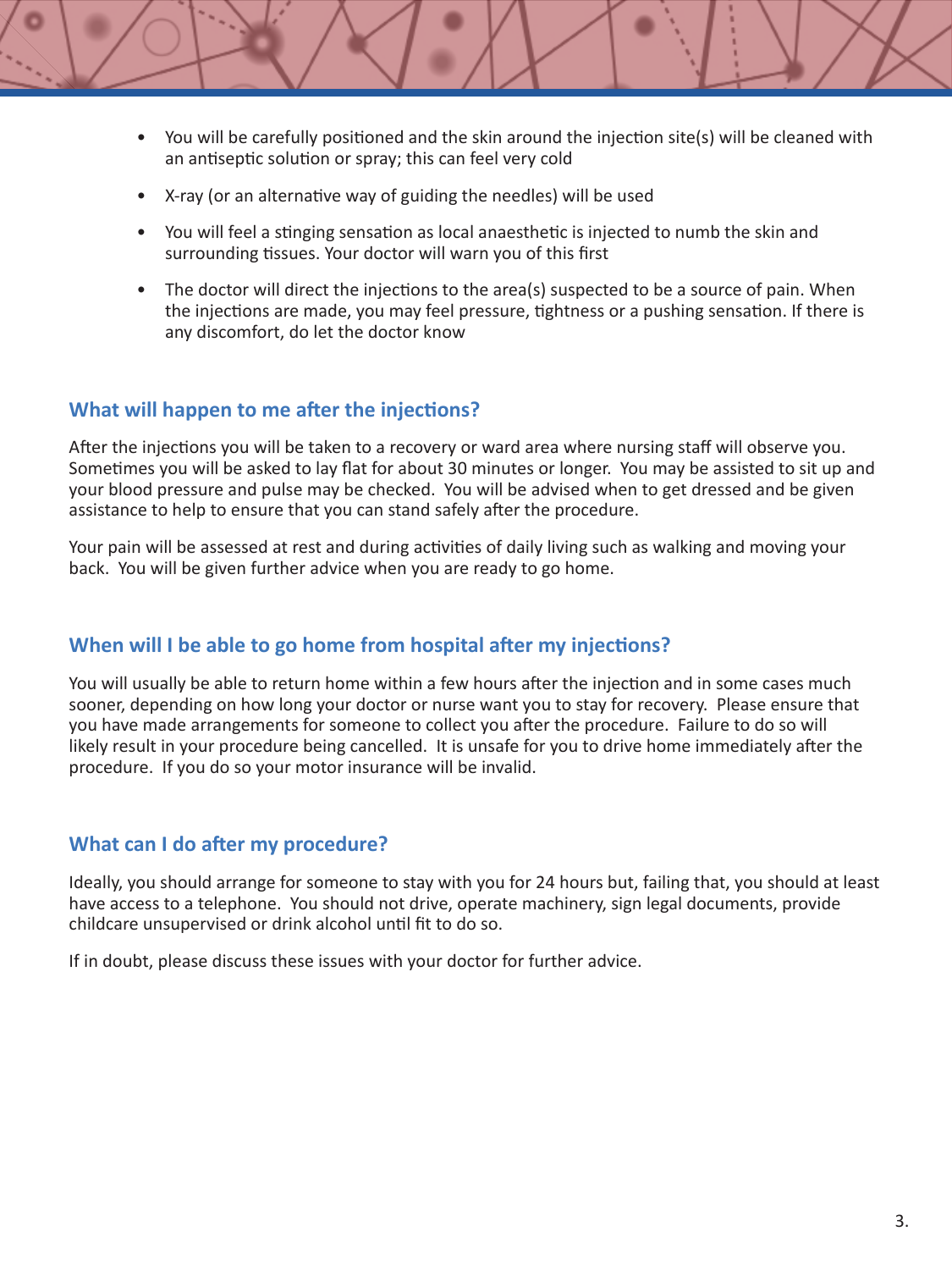# **When can I return to work after the procedure?**

This will vary between individuals and may depend on the nature of your work. It is difficult to give general advice and so you should discuss this with your doctor.

# **Will I experience any side-effects?**

As with any procedure, side-effects may occur. These are usually minor but there are risks with this procedure.

Side-effects may include;

- Mild local tenderness and/or bruising at the site of the injection, that usually settles over the first few days
- The local anaesthetic may rarely spread causing some numbness and/or weakness in your legs and other areas. Should this occur, the effect is temporary and will rapidly resolve over minutes or rarely hours
- Infection. This is rare. You should seek medical help if there is local warmth or redness over the site of injection with tenderness and/or you feel hot and unwell. This may require antibiotic treatment
- There are important nerves in the spine, but serious nerve injury is extremely rare (less than 1 in 10,000 cases)
- Injection treatments are not always effective and may not help your pain
- (Injections in thoracic area only) Injury or collapse of the lung (pneumothorax). This is very rare. If you get chest pain or breathlessness, you should seek immediate medical help

# **What can I expect in the days afterwards?**

You may experience some soreness or aching at the injection site. Please keep the area of the injections dry for 24 hours following the procedure. Do not worry if your pain feels worse for a few days as this sometimes happens. Take your regular pain killers and medications as normal and this should settle down. Try to keep on the move about the house whilst avoiding anything too strenuous.

# **What should I do in the weeks after the injections?**

As your pain decreases, you should try to gently increase your exercise. Simple activities like a daily walk, using an exercise bike or swimming on your back will help to improve your muscle tone. It is best to increase your activities slowly. Try not to overdo things on a good day so that you end up paying for it with more pain the following day.